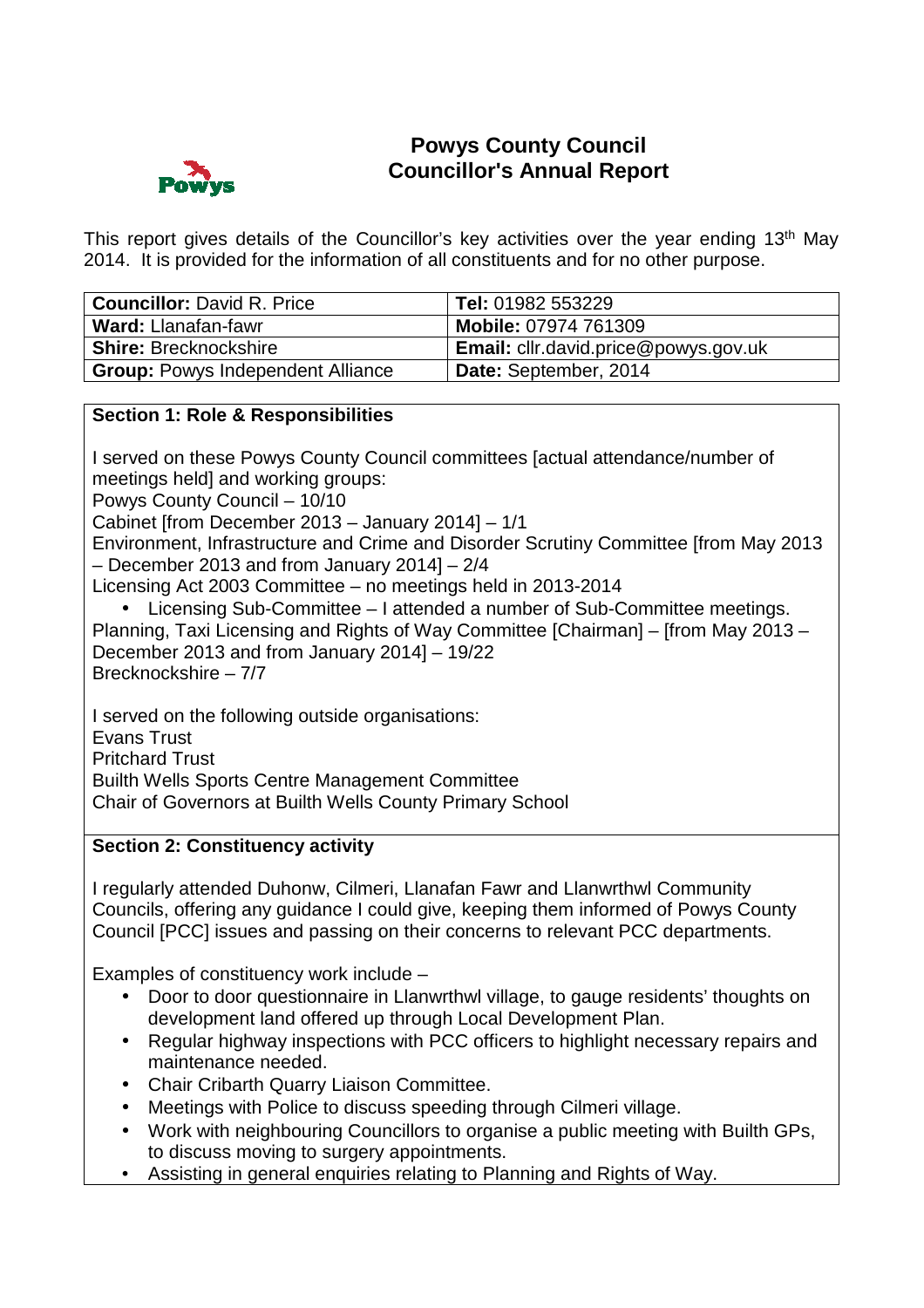## **Section 3: Learning & Development**

Children's Services – an overview, a child's journey and children's rights; Getting the most from IT; Treasury Management; Safeguarding and Child protection Foundation level 1; Financial Planning & Budgeting; Sustainable Standards Day; Commissioning Model; Regeneration and the Powys Economy; Adult Social Care; Adult and Child Protection; Post 16 Education seminar; Local Development Plan seminar; Media training; Powys Youth Forum; Service and budget challenges seminar; Planning, Taxi Licensing & Rights of Way Committee training.

## **Section 4: Outside organisations and other activities**

I worked as part of a multi-agency team planning and preparing for the annual traveller site at Ysciog Farm, for the Royal Welsh Show period.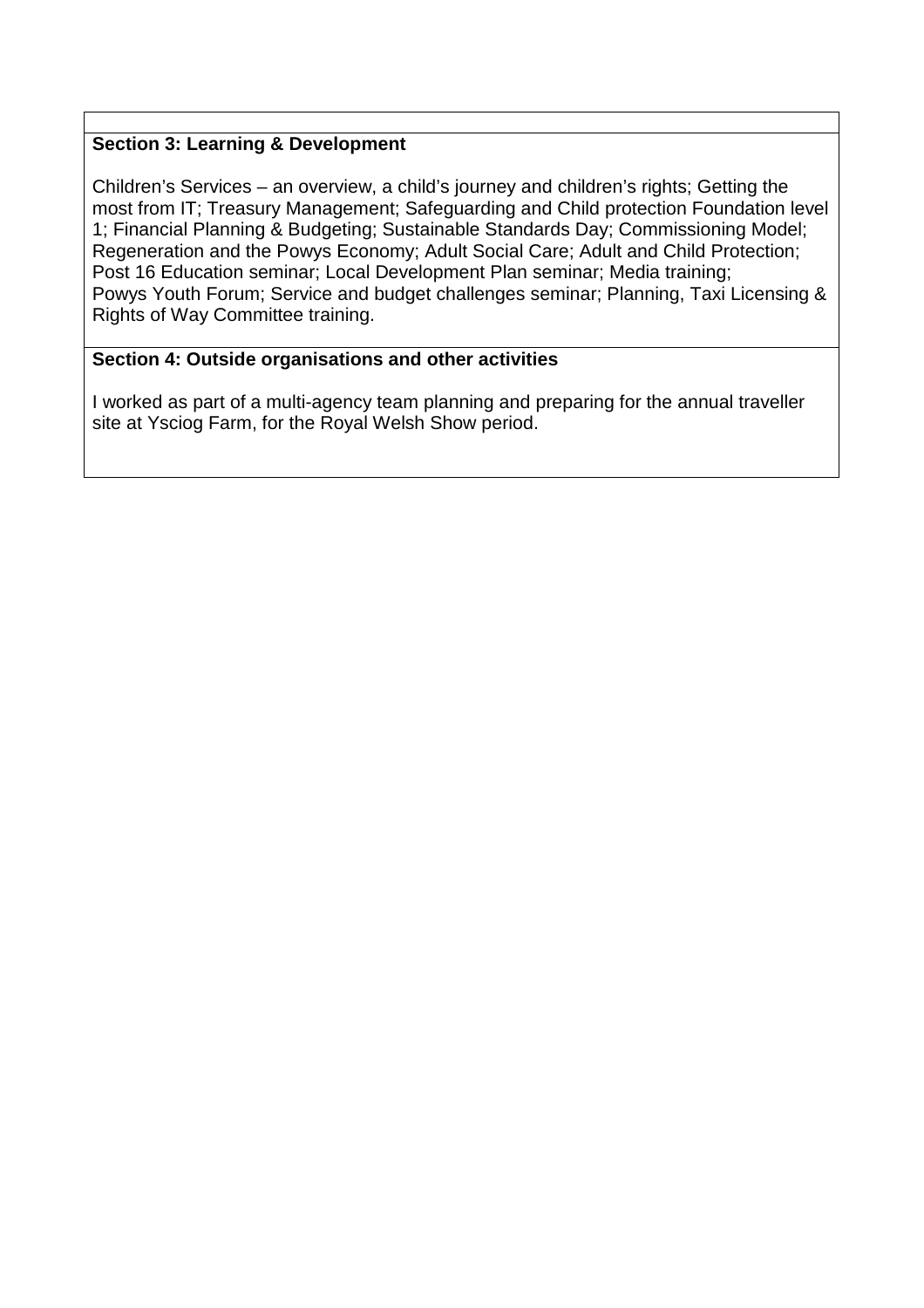

# **Cyngor Sir Powys Adroddiad Blynyddol Cynghorydd**

Mae'r adroddiad hwn yn nodi manylion gweithgareddau allweddol y Cynghorydd dros y flwyddyn yn diweddu 13eg Mai 2014. Darperir yr adroddiad er gwybodaeth etholwyr, ac nid at unrhyw ddiben arall.

| <b>Cynghorydd: David R. Price</b>       | Ffôn: 01982 553229                          |
|-----------------------------------------|---------------------------------------------|
| <b>Ward: Llanafan-fawr</b>              | <b>Ffôn symudol: 07974 761309</b>           |
| <b>Sir:</b> Frycheiniog                 | <b>Ebost:</b> cllr.david.price@powys.gov.uk |
| <b>Grŵp:</b> Cynghrair Annibynnol Powys | Dyddiad: Medi, 2014                         |

## **Adran 1: Rôl a Chyfrifoldebau**

Rwyf wedi gwasanaethu ar y pwyllgorau a'r gweithgorau canlynol o fewn strwythur Cyngor Sir Powys [presenoldeb gwirioneddol/nifer o gyfarfodydd a gynhaliwyd: Cyngor Sir Powys – 10/10

Cabinet [Rhagfyr 2013 – Ionawr 2014] – 1/1

Pwyllgor Craffu'r Amgylchedd, Seilwaith a Throsedd ac Anhrefn [Mai 2013 – Rhagfyr 2013 ac ers Ionawr 2014] – 2/4

Pwyllgor Deddf Trwyddedu 2003 – ni chynhaliwyd unrhyw gyfarfodydd yn 2013-2014 • Is-Bwyllgor Trwyddedu – Mynychais nifer o gyfarfodydd yr Is-Bwyllgor.

Pwyllgor Cynllunio, Trwyddedu Tacsis a Hawliau Tramwy [Cadeirydd] – [Mai 2013 – Rhagfyr 2013 ac ers Ionawr 2014] – 19/22 Sir Frycheiniog – 7/7

Rwyf wedi gwasanaethau ar y sefydliadau allanol canlynol:

Ymddiriedolaeth Evans

Ymddiriedolaeth Pritchard

Pwyllgor Rheoli Canolfan Chwaraeon Llanfair ym Muallt

Cadeirydd Llywodraethwyr Ysgol Gynradd Llanfair ym Muallt

## **Adran 2: Gweithgaredd o fewn yr Etholaeth**

Rwyf yn mynd i gyfarfodydd Cynghorau Cymuned Duhonw, Cilmeri, Llanafan Fawr a Llanwrthwl yn rheolaidd, i gynnig arweiniad, eu hysbysu o'r hyn sy'n digwydd o fewn Cyngor Sir Powys [CSP] ac i drosglwyddo eu pryderon i adrannau perthnasol o fewn CSP.

Ymysg enghreifftiau o'm gwaith o fewn yr etholaeth mae –

- Holiadur o ddrws i ddrws ym mhentref Llanwrthwl, i asesu barn trigolion ar y tir a gynigiwyd i'w ddatblygu o fewn y Cynllun Datblygu Lleol.
- Cwrdd â swyddogion CSP yn rheolaidd i archwilio'r priffyrdd i dynnu sylw at unrhyw atgyweiriadau a gwaith cynnal a chadw sydd eu hangen.
- Cadeirio Pwyllgor Cyswllt Chwarel Cribarth.
- Cwrdd â'r Heddlu i drafod goryrru ym mhentref Cilmeri.